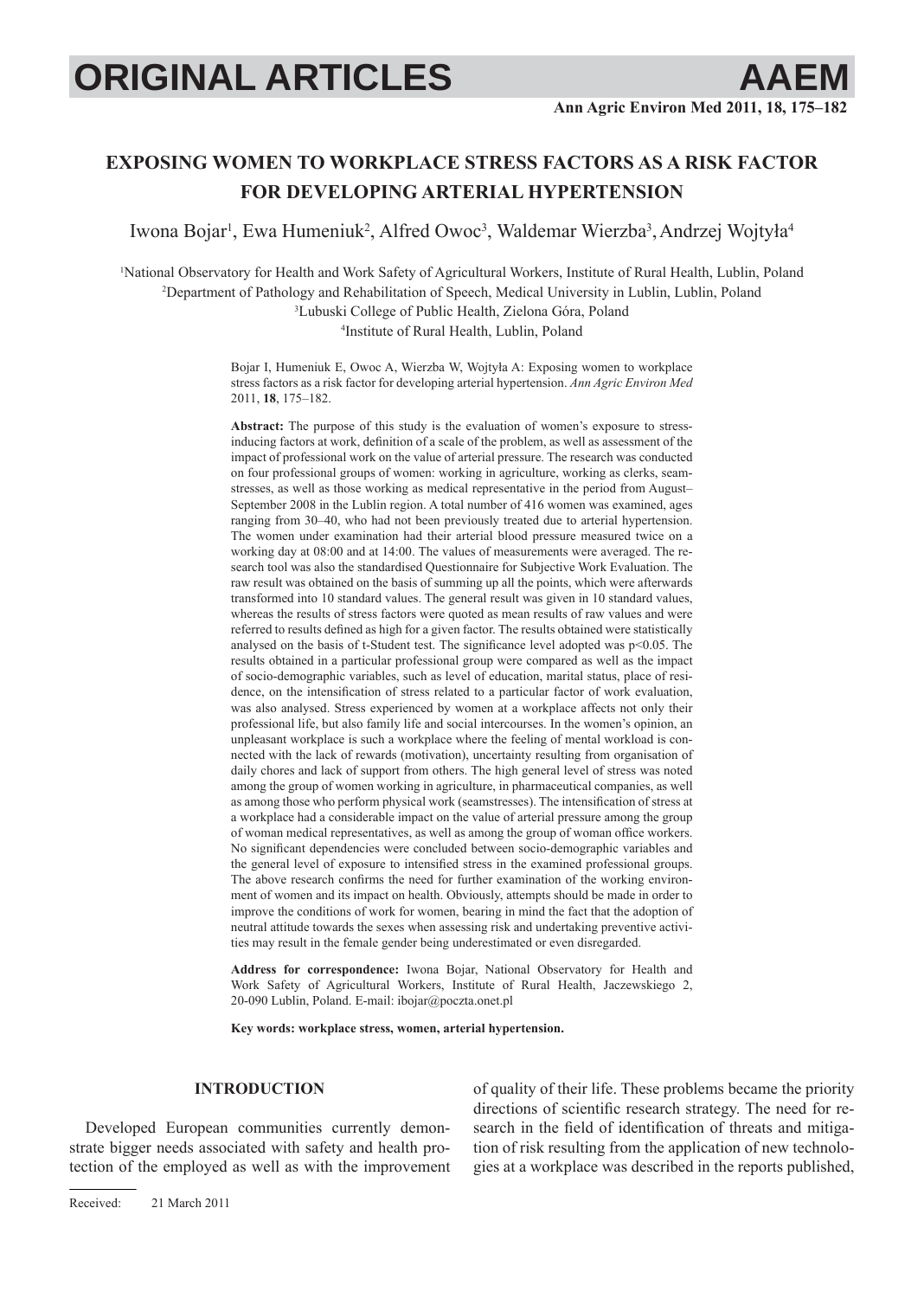among others, by the Institute for Prospective Technological Studies in Seville [13] and the Economical and Social Committee of the European Union (ECOSOC) [27]. The results of the research conducted by the European Agency for Safety and Health at Work show that 28% out of 160 million people employed in the European Union are exposed to stress resulting from work performed [17]. The directions of work in the field of safety and health at work, necessary to be undertaken in the European Union in the nearest future, were analysed by the European Foundation for the Improvement of Living and Working Conditions in Dublin. [4] Priority needs of the activities in the field of safety and protection of the employed are presented in the report of the European Agency for Safety and Health At Work [15] prepared on the basis of data collected from the member states. The European Union mentions the following tasks as the areas of the highest priority: 1) reasons and ways of risk mitigation associated with psycho-social factors causing stress, 2) ergonomic risk factors, 3) threats resulting from exposure to chemical substances, 4) risk of injuries and accidents resulting from non-fulfilment of safety requirements governing machines, systems and industrial installations, 5) occupational diseases, 6) threats connected with physical factors.

In the members states of the European Union, as the fundamental directions of systematic tasks aiming at the mitigation of threats, the method of occupational risk assessment was developed as well as of safety management and health at work and the development of "clean" and safe technologies. The European Union guidelines regarding prevention and overcoming stress at the workplace specify 4 platforms: employee, employer, State and European Union. In order to effectively work within each of those platforms, it is necessary to be aware of the costs which the stress burden at the workplace triggers. Stress at the workplace makes the quality deteriorate considerably as well as lowering work efficiency. Research shows that 50-60% of employee sick leave absenteeism is a result of stress at the workplace. The cost of doctor's leave certificates issued to employees and the cost of their treatment in the European Union is estimated at about 20 million euro. It is assessed that 16% of cardiac and vascular diseases is a consequence of stress at workplace. On the other hand, the consequences of a mental nature are enumerated as follows: feeling of acute fatigue, condition of psychic tension, depression, disturbances of concentration, disturbances of sleep and even mental diseases [17]. Therefore, it is understandable that the prophylactics against stress occurrence at the workplace on the organisational and individual level constitute the preferred form of activity, both by the regional and international organisations. In Poland, the Polish Labour Inspection has been implementing for several years, a programme under the title "Counteracting negative effects of mental burden and stress at work" [31, 41].

There is a notion of hypertension connected with stress. Nevertheless, the research into the factors causing arterial hypertension development produce controversial results. The tests made on animal models have already proved that the exposure to stress may be one of the factors causing arterial hypertension among individuals who are more vulnerable to its development. Japanese studies show that exposure to stress at the workplace contributed to the hypertension occurrence as a result of the lengthening of working time and reducing leisure time [25]. Another study showed that in different groups of employees the combination of an employer's high requirements and the lower level of control over the task performance is the most burdensome and contributes to the development of hypertension [38]. Several studies show that the intensification of pressure reaction on mental stress may be helpful when selecting in persons threatened with the future development of arterial hypertension [9, 30, 33]. On the basis of the reaction level of the cardiac and vascular system in the population, it is possible to determine a constant type of response for a given person, weak or reinforced, which relates to the development of arterial hypertension. The CARDIA (Coronary Artery Risk Development in Young Adults) programme defined the pattern of behaviour called "impatient" (TUI – time urgency/impatience), characterised by the lack of patience, the feeling of lack of time, and the necessity of constant rush which is associated with a twofold higher risk of arterial hypertension development [2].

Due to the existence of distinctive division on the labour market in the European Union into the professions dominated by women and those dominated by men, the employees of each sex have different work environments. Sex inequality, both at the workplace as well as outside it, influences also the safety and protection of women's health at workplace. There is an important dependence between the wider discrimination problem and health protection. Women still perform most of the unpaid household jobs and take care of children, even if they also do paid full-time job. This causes a considerable lengthening of women's effective working time and exerts an additional pressure on them if there is a conflict between professional duties and family life  $[1, 16]$ . Despite the fact that the high vulnerability to stress resulting from work performance refers to both sexes, women are those who are exposed to women-related stress factors at work, such as, sexual harassment or discrimination. Work causing emotional burden and the double workload with a paid job and home duties causes a negative impact on both the physical and mental condition of working women [16].

The research conducted in 10 member states of the European Union shows that the discomfort caused by stress occurs more often among women than men. As the study shows, a large group of women in stress situations apply self-stress copying strategies concentrated on emotions, whereas men more often apply style based upon problem solving. This causes a bigger burden and more serious consequences of stress at work for women [24].

Stress at work is most often defined as a reaction to stimuli arising in different situations connected with work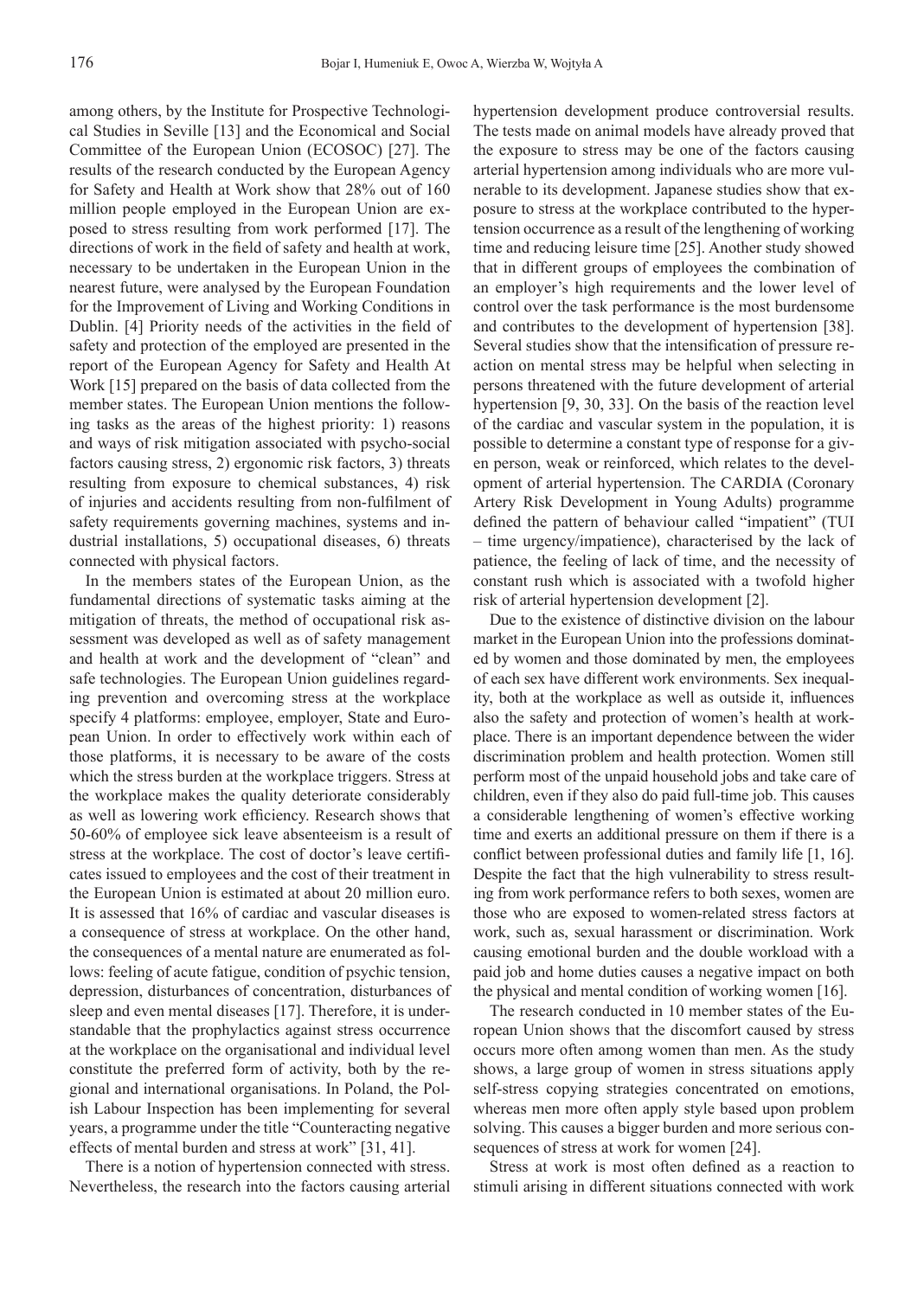[34], or as an adverse employee's reaction to excessive pressure or other requirements imposed by the employer [35]. Analysing and summing up the literature of the subject matter, stress at work may be defined as the discrepancy experienced by a person between the requirements of working environment and his/her capabilities, which is accompanied by various physical, mental and behavioural symptoms.

The purpose of this study is the evaluation of women's exposure to stress-inducing factors at work, definition of the scale of the problem, as well as the assessment of the impact of professional work on the value of arterial pressure.

### **MATERIAL AND METHODS**

The research was conducted on four selected professional groups of women: working in agriculture (146 women), working as clerks (102 women), seamstresses (102 women), as well as those working as medical representative (68 women), in the period from August – September 2008 in the Lublin region. 500 women were invited to join the study. A total number of 416 women was examined, ages ranging from 30–40, who had not been previously treated due to arterial hypertension. The research was randomised and of an individual nature. The women under examination had their arterial blood pressure measured twice on a working day at 08:00 and at 14:00. The values of measurements (systolic and diastolic) were averaged. The research tool was also the standardised Questionnaire for Subjective Work Evaluation. This questionnaire is used for the evaluation of subjective work perception and is designed for the measurement of the individual feeling of employee's stress at work. It makes possible the overall assessment of stress feeling at work, as well as the evaluation of work factors which are particularly stressful for the examined. It consists of 55 statements describing different features of work,

**Table 1.** Values of arterial pressure among women under examination.

which are assigned with numbers from 1–5 evaluating to what extent a particular feature is burdensome and stressful for the person being evaluated. The following work-related stress factors have been singled out on the basis of the factor analysis: feeling of mental workload, lack of rewards, feeling of uncertainty resulting from organisation, social contacts, exposure to threats, physical discomfort, unpleasant conditions, lack of control, lack of support, feeling of responsibility. The raw result was obtained on the basis of summing up all the points, which were afterwards transformed into 10 standard values. The general result was given in 10 standard values, whereas results of stress factors were quoted as mean results of raw values and were referred to as results defined as high for a given factor. The results obtained were statistically analysed on the basis of t-Student test. The significance level adopted was  $p<0.05$ . The results obtained in a particular professional group were compared as well as the impact of socio-demographic variables, such as level of education, marital status, place of residence, on the intensification of stress related to a particular factor of work evaluation, was analysed.

## **RESULTS**

Within the group of women under examination, the values of arterial pressure exceeding the norm (above 140/90 mmHg) were reported, within 6% of woman farmers, 5.2% of woman medical representatives, 5.4% seamstresses and 6.7% of woman clerks.

Mean arterial pressure was the highest within the group of woman medical representatives (134.5/85 mmHg), the values approaching the upper limit of the norm were also observed within the group of women performing office work (130.5/81 mmHg). Women working in their farm households had the mean value of arterial pressure 129/77 mmHg. The lowest mean value of arterial pressure was noted among the seamstresses.

| Measurement by<br>$RR$ (mmHg)                 | Female farmers<br>$\rm(I)$ |           | Female medical<br>representatives (II) |           | Seamstresses<br>(III) |           | Female clerks<br>(IV) |           |
|-----------------------------------------------|----------------------------|-----------|----------------------------------------|-----------|-----------------------|-----------|-----------------------|-----------|
| Measurement by RR (mmHg) apparatus at 08.00   |                            |           |                                        |           |                       |           |                       |           |
| 1 Measurement                                 | systolic                   | diastolic | systolic                               | diastolic | systolic              | diastolic | systolic              | diastolic |
| Min $RR$ (mm $Hg$ )                           | 110                        | 65        | 115                                    | 65        | 105                   | 60        | 105                   | 65        |
| $Max RR$ (mmHg)                               | 155                        | 100       | 150                                    | 100       | 150                   | 95        | 150                   | 95        |
| Mean $RR$ (mm $Hg$ )                          | 128                        | 78        | 134                                    | 84        | 128                   | 76        | 130                   | 80        |
| Measurement by RR (mmHg) apparatus at $14:00$ |                            |           |                                        |           |                       |           |                       |           |
| 2 Measurement                                 | systolic                   | diastolic | systolic                               | diastolic | systolic              | diastolic | systolic              | diastolic |
| Min $RR$ (mmHg)                               | 105                        | 65        | 120                                    | 70        | 105                   | 60        | 110                   | 65        |
| Max $RR$ (mmHg)                               | 155                        | 95        | 155                                    | 100       | 145                   | 95        | 150                   | 100       |
| Mean $RR$ (mmHg)                              | 130                        | 76        | 135                                    | 86        | 128                   | 78        | 131                   | 82        |
| Mean $RR$ (mm $Hg$ )<br>$(8.00$ and $14.00)$  | 129.2                      | 77        | 134.5                                  | 85.4      | 128                   | 77        | 130.5                 | 81        |

I–II p < 0.05; I–III p < 0.05; III–IV p < 0.05; I–III NS; II–IV NS; I–IV NS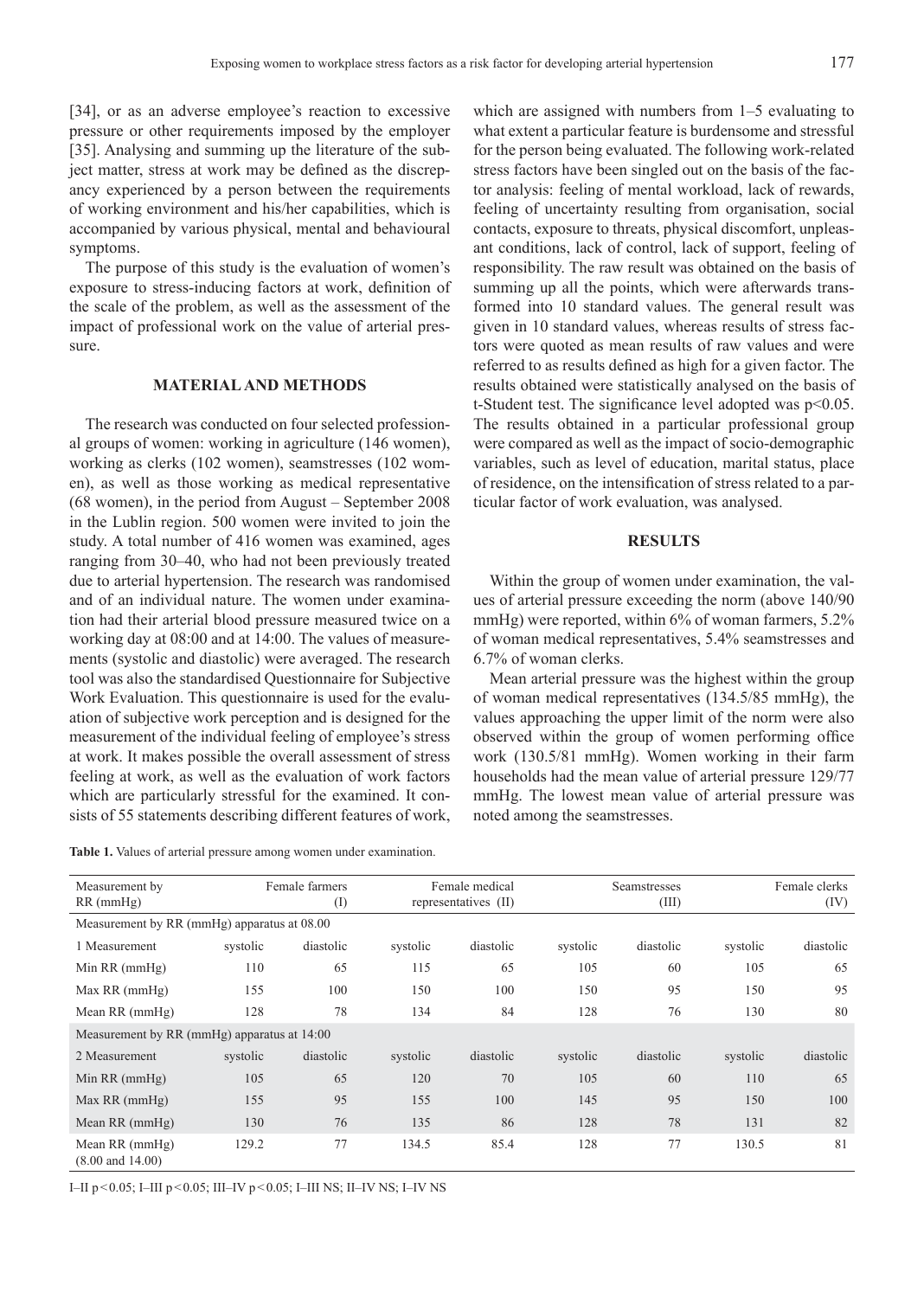| Factors                                          | Limit of high<br>results | Female farmers<br>$($ I | Female medical<br>representatives (II) | Seamstresses<br>(III) | Female clerks<br>(IV) |
|--------------------------------------------------|--------------------------|-------------------------|----------------------------------------|-----------------------|-----------------------|
| Feeling of mental burden                         | 17                       | 24.26                   | 23.76                                  | 18.70                 | 19.01                 |
| Lack of rewards                                  | 14                       | 22.13                   | 19.00                                  | 18.47                 | 17.45                 |
| Feeling of uncertainty caused<br>by organisation | 15                       | 16.14                   | 18.13                                  | 19.45                 | 15.05                 |
| Social contacts                                  | 9                        | 11.32                   | 12.86                                  | 8.56                  | 7.54                  |
| Feeling of insecurity                            | 10                       | 11.62                   | 11.38                                  | 6.66                  | 7.98                  |
| Physical discomfort                              | 8                        | 2.65                    | 1.20                                   | 2.49                  | 1.88                  |
| Unpleasant conditions                            | 5                        | 2.69                    | 1.24                                   | 1.41                  | 1.44                  |
| Lack of control                                  | 8                        | 7.15                    | 6.90                                   | 8.27                  | 7.78                  |
| Lack of support                                  | 5                        | 8.24                    | 5.19                                   | 4.94                  | 4.98                  |
| Feeling of responsibility                        | 8                        | 10.00                   | 8.82                                   | 7.50                  | 8.01                  |

**Table 2.** Aggravating impact of a particular stress factor within the groups under examination with reference to high results limit.

The statistically significant difference of mean values from RR apparatus between woman farmers, woman medical representatives and seamstresses as well as between seamstresses and woman clerks was reported  $(p<0.05)$ .

Statistically significant differences have been not reported between the measurement by RR apparatus at 08:00 and at 14:00 within the professional groups under examination  $(p < 0.05)$ .

On the basis of the examination it was disclosed that the general feeling of stress at work among the examined women is on a high level (woman farmers, woman medical representatives, seamstresses) as well as on average level among women working as clerks. Statistically significant differences ( $p < 0.001$ ) of the intensification of general stress at work between different professional woman groups were reported. Only among the group of woman clerks and women working as seamstresses the level of intensification of general stress at work is similar. The highest average intensification values were reported among the group of women working in agriculture (8.2); high values were also reported among the group of woman medical representatives (7.8), and slightly lower among the group of seamstresses (6.9). Women performing clerical work have the result of stress intensification feeling within the limits of mean values (6.4).

It was assessed which of the factors at work is putting a particular strain on a given professional group of women under examination.

Among the group of woman farmers the results exceeding the limit of high results were reported in 8 group factors. The biggest burden which had the most significant importance for the group of women farmers under examination was workload, lack of reward, as well as the feeling of uncertainty caused by organisation. The factors, such as: physical discomfort, unpleasant working conditions and lack of control are insignificant.

Women working as medical representatives had results exceeding the limit of high results in 7 group factors. The biggest burden which had the most significant importance

was for them the feeling of workload. The factors such as: physical discomfort and unpleasant working conditions are without significance.

Among the group of women who do physical work as seamstresses the results exceeding the high values were reported in 4 factor groups. As causing the biggest mental burden, the examined women mentioned factors such as feeling of uncertainty at workplace caused by organisation, as well as lack of rewards. However, the examined women attach minor significance to physical discomfort and unpleasant working conditions.

The results for women performing clerical work exceed the limit of high values for factors from 2 groups: the feeling of mental burden and lack of rewards at work.

The next stage of analysis was comparison of the burden caused by a particular factor among the groups under examination.

Comparing the burden caused by stress-inducing factors present at work among women working in agriculture and seamstresses, it was concluded that there were significant statistical differences in 9 factor groups. The women farmers suffer more from discomfort caused by mental burden, lack of rewards, social contacts, feeling of insecurity, unpleasant working conditions, feeling of responsibility and lack of support. Woman working as seamstresses, compared to woman farmers, experience more intense stress in connection with the feeling of insecurity caused by work organisation, as well as with lack of control  $(p<0.001)$ (Tab. 2).

Women working in a farm household assigned higher weight to the impact of the majority of stress-inducing factors, compared to the women office clerks under examination. Only lack of control at the workplace is a factor which is more burdensome for those working in the office rather than for those working in their own farm household  $(p < 0.001, p < 0.05)$ .

Comparing the burden accruing in office work and in the plant in which the examined seamstresses work, statistically significant differences were reported in 2 groups of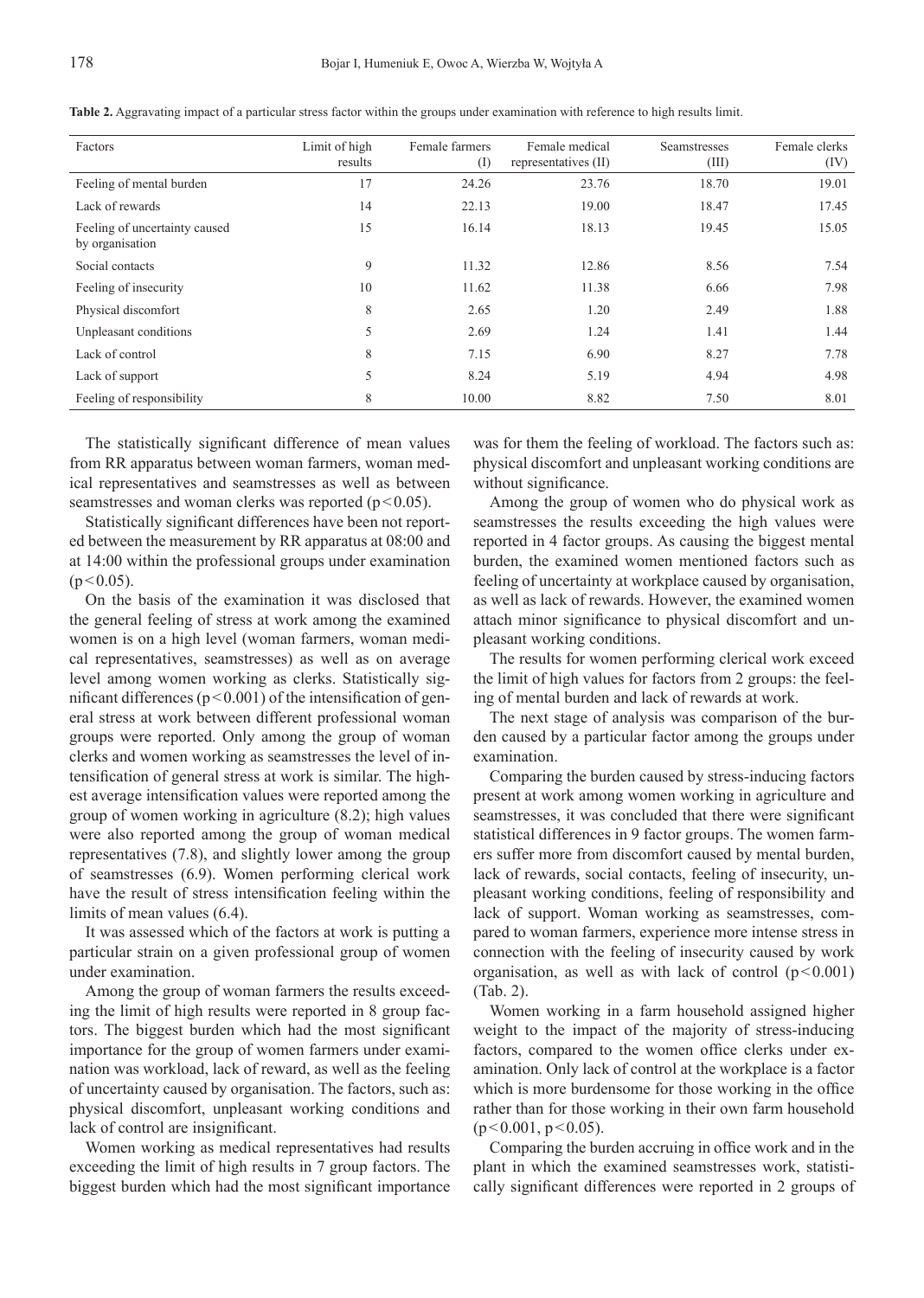| Factors                                       | p (levels of significance between groups) |           |           |           |         |           |
|-----------------------------------------------|-------------------------------------------|-----------|-----------|-----------|---------|-----------|
|                                               | $I-H$                                     | $II$ -III | $II$ -IV  | $I$ -III  | $I$ -IV | $III$ -IV |
| Feeling of mental burden                      | <b>NS</b>                                 | 0.001     | 0.001     | 0.001     | 0.001   | NS.       |
| Lack of rewards                               | 0.001                                     | <b>NS</b> | <b>NS</b> | 0.001     | 0.001   | <b>NS</b> |
| Feeling of uncertainty caused by organisation | 0.001                                     | <b>NS</b> | 0.001     | 0.001     | 0.001   | NS.       |
| Social contacts                               | 0.001                                     | 0.001     | 0.001     | 0.001     | 0.05    | 0.001     |
| Feeling of insecurity                         | <b>NS</b>                                 | 0.001     | 0.001     | 0.001     | 0.001   | NS.       |
| Physical discomfort                           | 0.001                                     | 0.001     | 0.001     | <b>NS</b> | 0.001   | NS.       |
| Unpleasant conditions                         | 0.001                                     | <b>NS</b> | NS.       | 0.001     | 0.001   | 0.05      |
| Lack of control                               | <b>NS</b>                                 | 0.001     | 0.05      | 0.001     | 0.05    | NS.       |
| Lack of support                               | 0.001                                     | <b>NS</b> | NS.       | 0.001     | 0.001   | NS.       |
| Feeling of responsibility                     | 0.001                                     | 0.001     | NS.       | 0.001     | 0.001   | NS.       |

**Table 3.** Comparison of burden caused by stress-inducing factors present at place where women perform work in professional groups under examination.

factors. The seamstresses experience a stronger feeling of uncertainty caused by work organisation as well as physical discomfort as a stressful factor  $(p<0.05)$ .

Women working in agriculture, compared to women working as medical representatives, in fact, were more exposed to stress-inducing situations resulting from lack of rewards, lack of support at workplace, as well as experiencing more intensely physical discomfort and unpleasant working conditions. Working women employed in pharmaceutical companies were exposed to a greater extent to stress resulting from a feeling of uncertainty caused by organisation and social contacts ( $p < 0.05$ ).

The working women employed in pharmaceutical companies as medical representatives experienced more severely – compared to women working physically in sewing plants – the exposure at work to such factors as: mental burden discomfort, feeling of uncertainty, social contacts, as well as the feeling of responsibility. On the other hand, the seamstresses experienced discomfort resulting from lack of control and physical discomfort at the workplace  $(p < 0.05)$ .

In analysing the exposure to stress at work in the group of woman medical representatives and women working in offices it was concluded that there were considerable differences in 6 groups of stress-inducing factors. Medical representatives in their work are more exposed to experiencing mental burden, uncertainty caused by organisation and social contacts. Women performing office work have a higher level of stress connected with the feeling of uncertainty at the workplace, physical discomfort and lack of control ( $p < 0.05$ ).

Analysis was made regarding average stress intensification among women under examination on the value of arterial pressure above norm (>140/90). The higher average stress cumulation at work had an inconsiderable impact on the RR value above 140/90 in the group of woman medical representatives, as well as in the group of women performing office work (respectively, medical representatives  $-6.7$ in the group subject to RR<140/90 mmHg and 8.9 in the

Table 4. Average values of stress intensification at workplace broken down by professional groups depending on RR value.

| <b>RR</b><br>[mmHg] | Average values of stress intensification at workplace |                                                 |       |                                    |  |  |  |  |
|---------------------|-------------------------------------------------------|-------------------------------------------------|-------|------------------------------------|--|--|--|--|
|                     | Female<br>farmers<br>(1)                              | Female medi-<br>cal represent-<br>atives $(II)$ | (III) | Seamstresses Female clerks<br>(IV) |  |  |  |  |
| $\leq$ 140/90       | 8.1                                                   | 6.7                                             | 7.0   | 6.1                                |  |  |  |  |
| >140/90             | 8.3                                                   | 8.9                                             | 6.8   | 6.7                                |  |  |  |  |
|                     | NS                                                    | 0.05                                            | NS    | 0.05                               |  |  |  |  |

group subject to  $RR > 140/90$  mmHg; women clerks  $-6.1$ . in the group subject to RR<140/90 mmHg and 6.7 in the group subject to RR>140/90 mmHg).

#### **DISCUSSION**

Epidemiological research suggests that the working environment, particularly work-related stress, plays an important role in the development of arterial hypertension [18, 22, 32, 37]. Each working individual is exposed to stress at the workplace, regardless of place of employment, industry, or position in the professional hierarchy, but more often than others it is experienced by young persons, elderly people, women, physically disabled persons, lonely individuals, newly recruited personnel whose predispositions, capabilities, knowledge, skills or professional experience are inadequate for the duties performed. Earlier studies showed that long working hours may be an environmental risk factor for the development of hypertension [10, 20, 21, 37, 39]. Statistics regarding stress-invoked illnesses are worrying. In Aleksandra Teisseyre's opinion, 40% of employees think that their work is very stressful, 25% think that work is the most stressful factor in their life; 75% of employees think that they experience more stress related to work than the previous generation; between 25–40% of employees experience "burn-out" syndrome originating from work, for which the reason is stress. Therefore, we can say that we have "epidemics" of stress [36].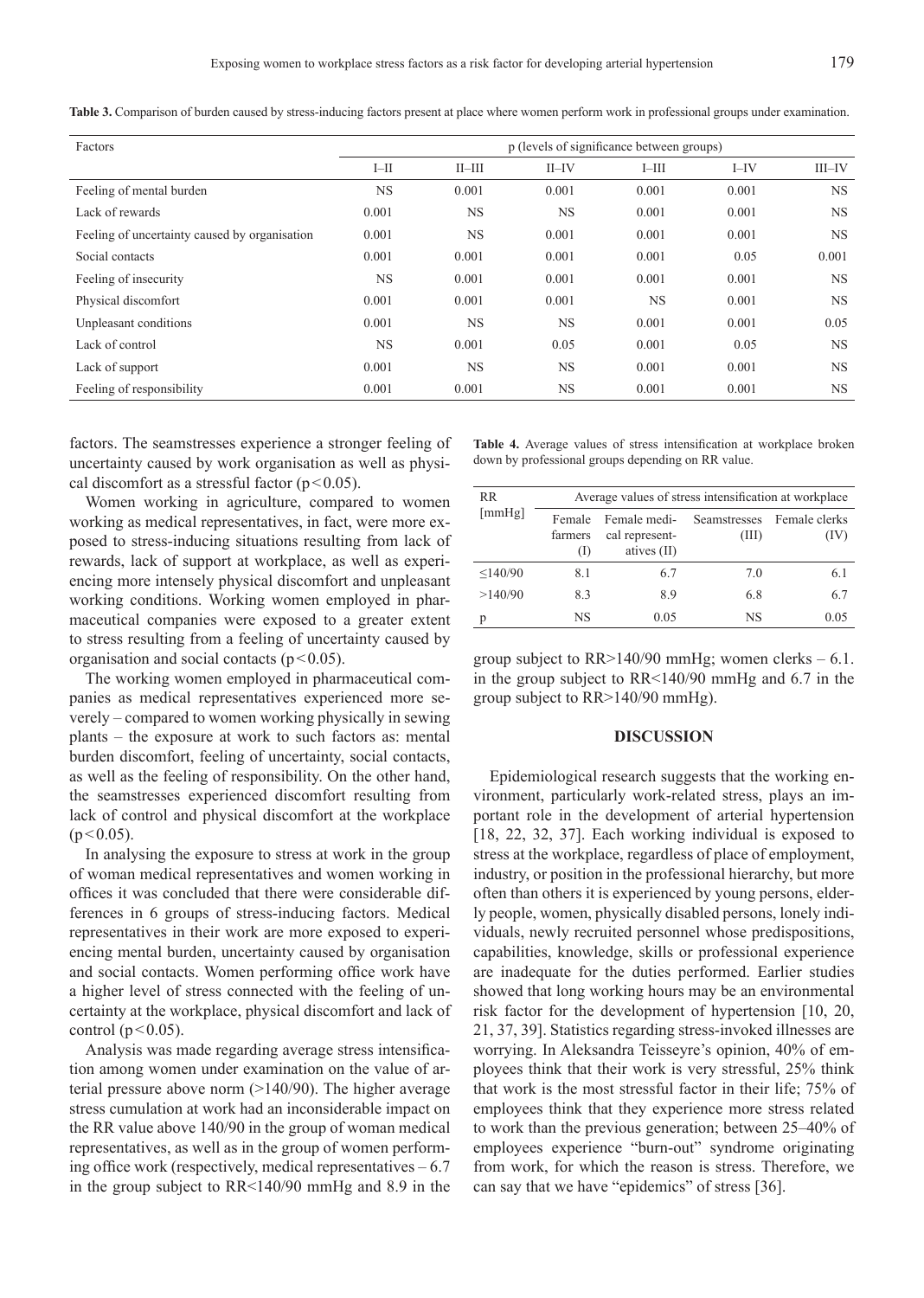The results of other authors show that the women's suitability for a job is negatively correlated with occupational stress [8]. It also translates into other roles which are performed by women at home [14, 40, 44], including duties as a mother [5].

Research shows that there is a dependence between workload and/or spasmodic and relaxant arterial pressure among the male population, but not among women. The research into the population of women includes a fewer number of woman and shows lack of dependence between the analysed factors [6, 7, 28, 43].

The research into the female working population in Rio de Janeiro showed that 24% of the examined had arterial pressure above 140/90 mmHg and/or takes hypotension medicine. Work classified as "passive" (low demands and control) was associated to the greatest extent with higher values of arterial pressure among working women (28.3% among the examined group). Work classified as "low workload" (low demands and high control) had the lowest impact on higher values of arterial pressure – 20.9% of the examined from that group [3].

In the research study conducted by us in 3 groups of women under examination, the general feeling of stress remained on a high level. The highest average values were reported among the group of women working in agriculture, rather than among medical representatives and among women working as seamstresses. Women performing office work have results of intensified stress exposure within the limits of average values. High average values of stress intensification at the workplace are positively correlating with the increased values of arterial pressure among the group of woman medical representatives and among woman clerks.

On the basis of own research, it is possible to define factors at the workplace which, in the opinion of working women, are the most burdensome. In women's opinion, an unfriendly working environment is an environment where the feeling of mental workload results from lack of rewards (motivation), uncertainty resulting from the organisation of everyday tasks, and lack of support from other persons.

It was confirmed that the average arterial pressure was the highest among the group of medical representatives; values approaching the upper limit of the norm were also observed among the group of women performing office work. The lowest average value of arterial pressure was noted among seamstresses.

An American study conducted among different professional groups showed a bigger number of working men than women; however, in the group of women the higher percentage of woman workers with arterial hypertension was reported. (16.1% of women as compared to 14.1% of men). The highest percentage of workers with arterial hypertension was noted among managing persons (managers) (17.1%). The percentage of persons suffering from arterial hypertension among a group of unskilled workers represented 16.6%, among skilled workers (15.2%) and among

office workers  $(15.2\%)$ . The lowest percentage of persons with a hypertension problem was reported in a group of professionals (14.9%), sales people (14.1%) and service providers (13.2%). It was concluded that the longer the working hours within a working week, the higher the percentage of persons with a hypertension problem [42].

Own study shows that women consider their work in agriculture as highly stressful, which may result from their commonly accepted less important role in a farm household than that of men, underestimating the importance of small tasks undertaken in the farmyard, which are most often the woman's duty, uncertainty resulting from production which is dependant on harvested crops or the occurrence of nature calamities, lack of support and lack of supervision over safety and health at work in agriculture. Women working in agriculture may be exposed to the same threats and risk as men; however, they are additionally exposed to other risks, mainly associated with fertility [35].

Woman working in pharmaceutical companies as medical representatives also experience high degree of stress. Due to the fact that there is high competition on the market, the requirements in relation to a person working in such positions are constantly rising. Medical representative should have a personal acumen understood as a skill of coping with difficult, stressful situations and should also be reliable, punctual and hard-working. The work of a medical representative requires a high degree of independence, which is also often accompanied by a high degree of stress [23].

The specialists share the view that the job of commercial representative, both from the sales side and human resources perspective, could be performed for one company for several years as the maximum, after that the syndrome of professional "burn-out" appears [23]. Medical representative's work is also characterised by a high degree of uncertainty resulting from the possibility of losing the job.

Women performing physical work as seamstresses experience the feeling of uncertainty most intensively, caused by work organisation and lack of rewards. In the opinion of other authors, stress-inducing features of workers' work environment are: rush, necessity of focusing attention for a longer time, variability of tasks, imposed pace of work, fixed working hours, and surprise tasks to be performed, feeling of limiting control over the situation at work, uneven distribution of workload over time, and physical working conditions [12]. Women performing physical work experienced more often than women in other groups, pre-menstruation problems, as well as disturbances and discomfort during menstruation. Among 40% of women, the intensification of those symptoms was high. Physical exertion had the most considerable impact on those discomforts [34].

Own study showed that the lowest number of stress-inducing factors was present in office work. In the authors' opinion, the main stress-inducing features of the office workers' work are: necessity of focusing attention for a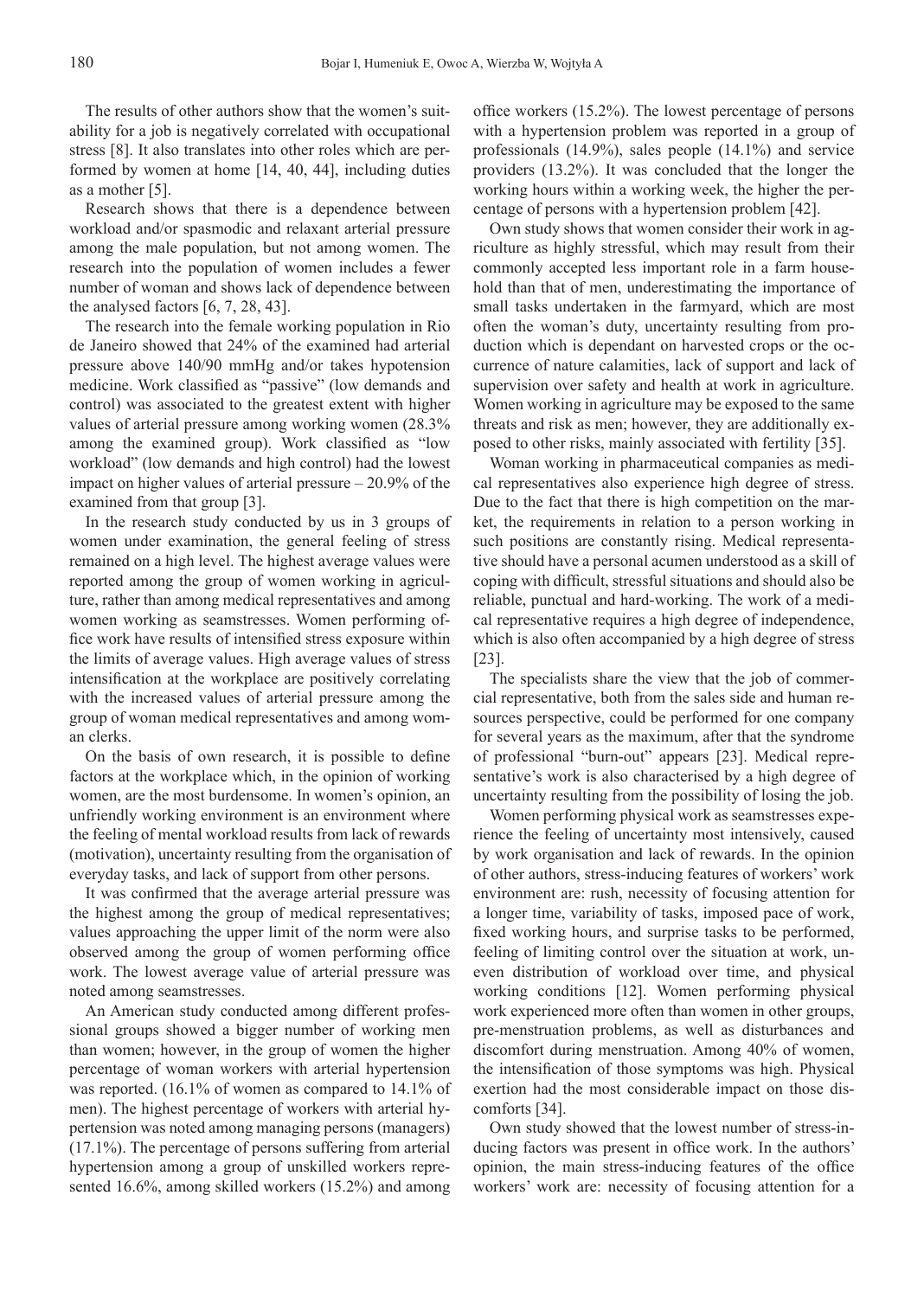longer time, variability of tasks, rush, financial liability, severe consequence for making a mistake when performing a clerk's duties, and thinking about work at home. The office working environment is abundant in physical strain and mental tensions which are easily prone to somatisation [12]. Some office workers also exhibited anxiety disorders. These were mainly caused by the aggressive behaviour of some petitioners. Such aggressive conduct caused profession-related stress reaction, the loss of meaning of the work performed and professional "burn-out" [26].

Research into the pregnant women population (69.6% of women are working) regarding the most frequently noted stress-inducing features of their work, showed the following: big amount of work, limited freedom in performing work and decision-taking, necessity of constant concentration on work, imposed tempo of work, deadline orientated tasks, monotony and lack of support. This problem is particularly present among women in rural areas, with low educational input, or doing a physical job [35].

In own study, higher average stress intensification at a workplace had a considerable impact on the RR value exceeding 140/90 in the group of woman medical representatives, as well as in the group of woman clerks.

Studies conducted by other authors show a bigger impact of the burden caused by mental factors at work on the increase of arterial pressure among male population, and only a slight impact among the female population performing mental work [19]. Similar results were obtained in the studies of Italian authors who concluded that among the male population, together with the change from a small to a big burden of mental factors at work, the spasmodic pressure increases by 3 mmHg. Such a dependence was not observed among the group of working women [11].

On the other hand, French authors have concluded the existence of stronger dependencies between mental load at work and the arterial pressure among women rather than among men [29].

## **CONCLUSIONS**

Stress experienced by women at the workplace affects not only their professional life, but also family life and social intercourses. In the women's opinion, an unpleasant workplace is a workplace where the feeling of mental workload is connected with the lack of rewards (motivation), and uncertainty resulting from organisation of daily chores and lack of support from others. A high general level of stress was noted among the group of women working in agriculture, in pharmaceutical companies, as well as among those who perform physical work (seamstresses). The intensification of stress at a workplace had a considerable impact on the value of arterial pressure among the group of woman medical representatives, as well as among the group of woman office workers. No significant dependencies have been concluded between socio-demographic variables and the general level of exposure to intensified stress in the examined professional groups. The above research confirms the needs for further examination of working women's environment and its impact on health.

Obviously, attempts should be made in order to improve the conditions of work for women, bearing in mind the fact that the adoption of a neutral attitude towards the sexes when assessing risk and undertaking preventive activities may result in the female gender being underestimated or even disregarded.

#### **REFERENCES**

1. *Adapting to change in work and society: A new Community strategy on health and safety at work, 2002–06*. Communiqué of European Union, COM (2002).

2. *AHA Scientifi c Sessions*, Chicago 2002.

3. Alves MGM, Faerstein E, Werneck GL, Lopes CS: Job strain and hypertension in women: Estudo Pro-Saude (Pro-Health Study). *Rev Saude Publica* 2009, **43**, 1–4.

4. *Analyzing and Anticipating Change to Support Socio-Economic Progress, Four Year Rolling Programe 2001–2004*. European Foundation for the Improvement of Living and Working Conditions, Dublin 2000.

5. Arafa MA, Amine T, Abel Fattah M: Association of maternal work with adverse prenatal outcome. *Can J Public Health* 2007, **98**, 217–221.

6. Belkic KL, Landsbergis PA, Schnall PL, Baker D: Is job strain a major source of cardiovascular disease risk? *Scand J Work Environ Health*  2004, **30**, 85–128.

7. Brisson C: Women, work and cardiovascular disease. *Occup Med State Art Rev* 2000, **15**, 49–57.

8. Bugajska J, Makowiec-Dąbrowska T, Lewandowski Z: Poziom ogólnej wydolności fizycznej oraz stresu zawodowego a zdolność do pracy u aktywnych zawodowo osób w Polsce. *Ann Acad Med Siles* 2006, **60(Suppl. 95)**, 127–131.

9. Carroll D, Smith G: Blood pressure reactions to acute psychological stress and future blood pressure status. *Psychosom Med* 2001, **63**, 744-746.

10. Caruso C, Hitchcock EM, Dick RB, Russo JM, Schmit JM: *Overtime and Extender Work Shifts: Recent Findings on Illnesses, Injuries and Health Behaviors*. National Institute for Occupational Safety and Health, Cincinnati, OH 2004.

11. Cesana G, Sega R, Ferrario M, Chiodini P, Corrao G, Mancia G: Job Strain and Blood Pressure in Employed Men and Women: A Pooled Analysis of Four Northern Italian Population Samples. *Psychosom Med*  2003, **65**, 558–563.

12. Drabek M: Poziom narażenia na stres pochodzenia zawodowego w zakładach pracy. **In:** Seminarium Okręgowego Inspektoratu Pracy w Łodzi "Stres w pracy" – 15 November 2006.

13. Emerging Thematic Priorities for research in Europe, Working Paper, Institute for Prospective Technological Studies, Seville, 4 December 2000. Available from: priorities.jrc.es/.

14. Erlandsson LK, Eklund M: Women's experiences of hassles and uplifts in their everybody patterns of occupations. *Occup Ther Int* 2003, **10**, 95–114.

15. *Future Occupational Safety and Health Research Needs and Priorities in the Member States of the European Union*. European Agency for Safety and Health at Work, Bilbao 2000.

16. *Gender Issues in Safety and Health at Work*. European Agency for Safety and Health at Work, Luxembourg: Office for Official Publications of the European Communities, 2003.

17. Grabowski P: Stres w miejscu pracy – kosztowny i niebezpieczny. *Antidotum* 2002, **12**, 41–45.

18. Greiner BA, Krause N, Ragland D, Fisher JM: Occupational stressors and hypertension: a multi-method study using observer-based job analysis and self-reports in urban transit operators. *Soc Sci Med* 2004, **59**, 1081–1094.

19. Guimont C, Brisson C, Dagenais GR, Milot A, Vezina M, Masse B, Moisan J, Laflamme N, Blanchette C: Effect of job strain on blood pressure: a prospective study of male and female white-collar workers. *Am J Publ Health* 2006, **98**, 1436–1443.